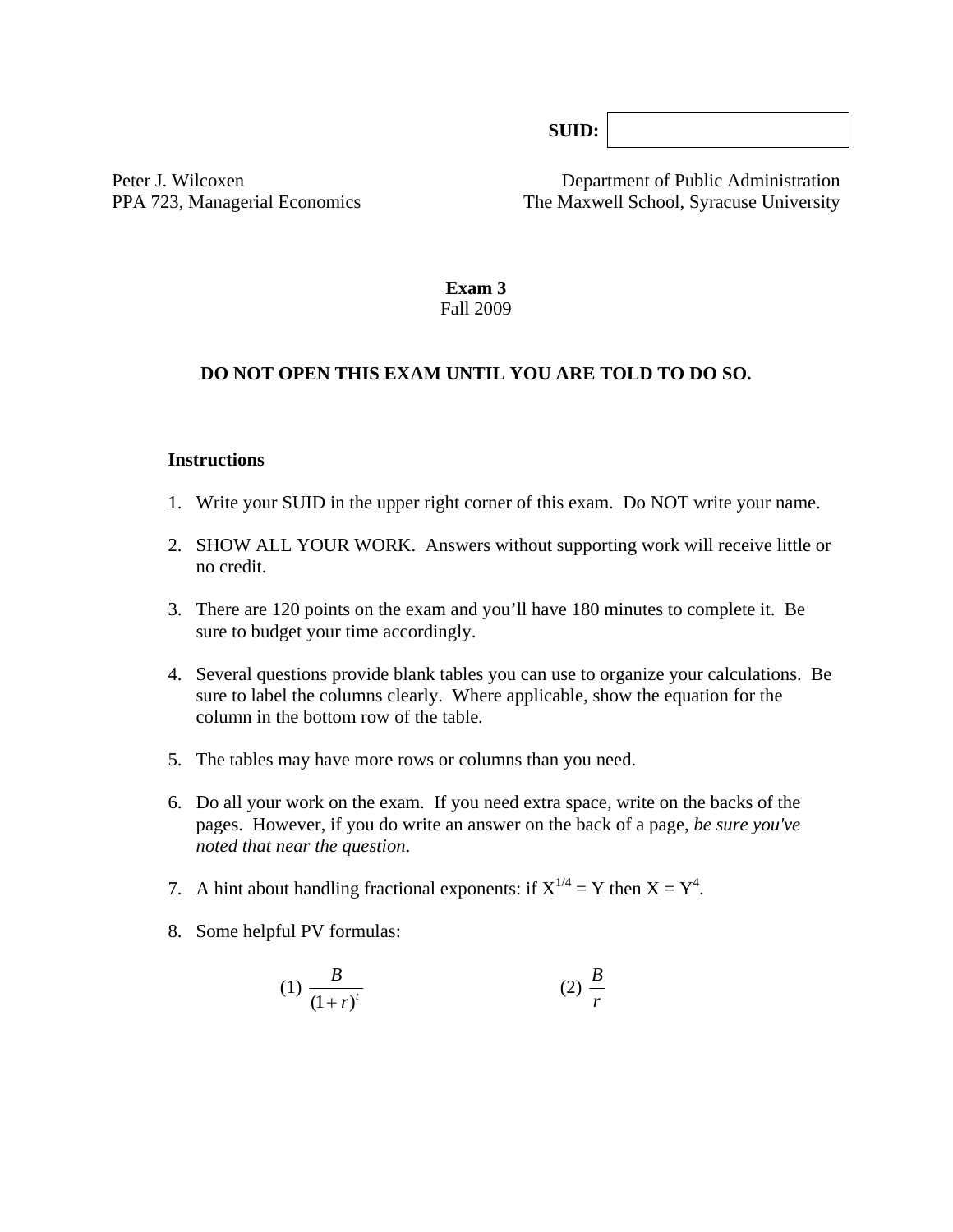## **Question 1 (15 points)**

A city is currently paying \$1.2 million per year to maintain a major local bridge. However, it would be possible to replace the bridge with a newer design that would require much less maintenance. Constructing the new bridge would take 3 years and would cost \$15 million in each of years 1-3. In year 4, the old bridge could be closed. Maintenance on the new bridge would be \$200 thousand per year forever starting in year 4.

(a) The city uses an interest rate of 2% (*note the unusual rate*) in infrastructure decisions of this kind. Please calculate the net present value of replacing the bridge. Should the city proceed with the project? Be sure to show your work.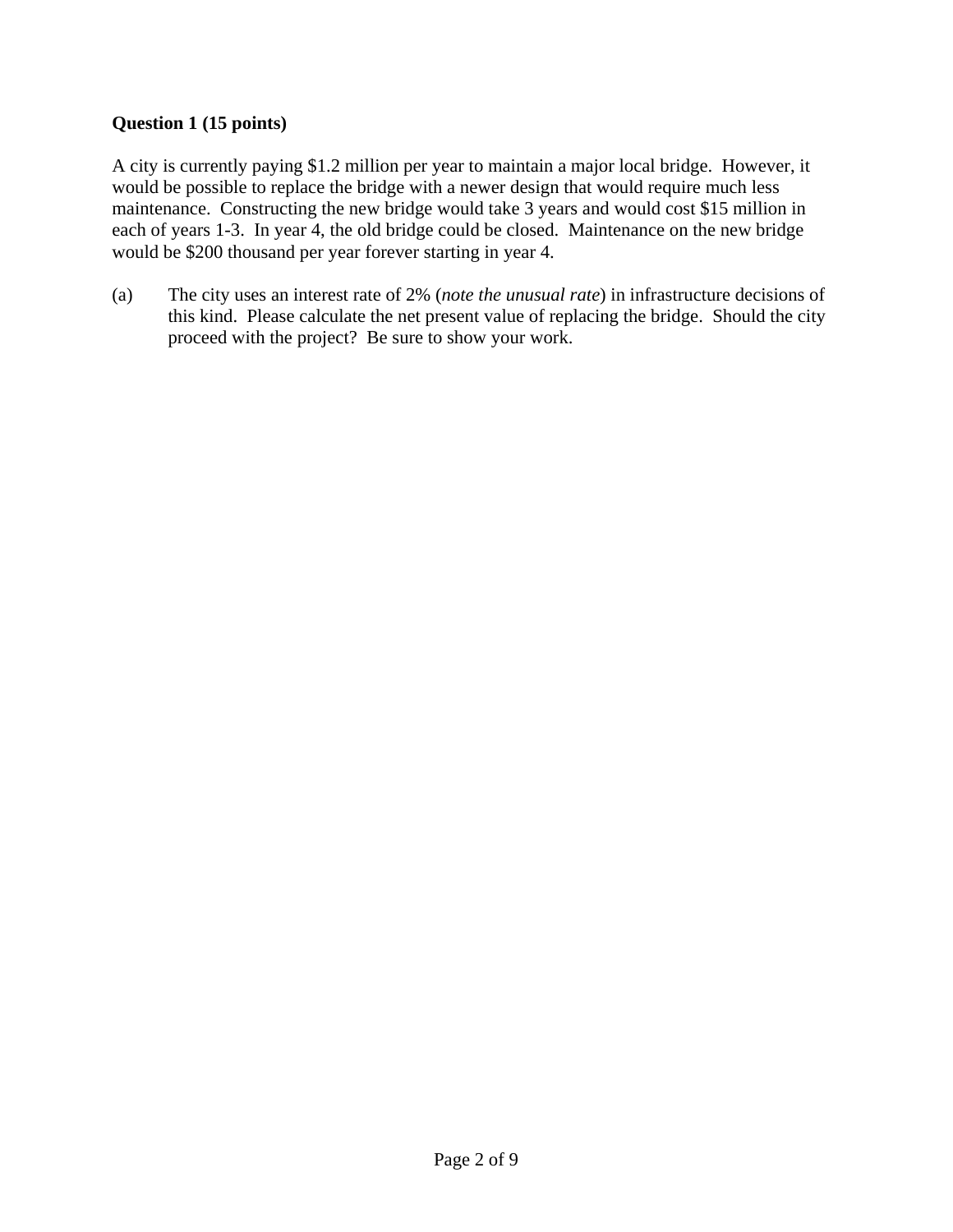## **Question 2 (15 points)**

A large hospital is considering adopting a new electronic records system to replace its current paper-based system. The new system would reduce administrative costs and improve patient care. It would cost \$7 million, which would have to be paid immediately (in period 0).

However, the hospital is not sure that its doctors will be willing to use the new system, and won't be able to tell until after the system is installed. If doctors refuse to use it, the system will have to be scrapped and will provide no benefits at all (believe it or not, that actually happens sometimes in real hospitals). Based on experience at similar hospitals, the administrators know there is a 70% chance the doctors will accept the system and a 30% chance they will reject it. If doctors accept the system, the hospital's benefit will be \$400 thousand per year for years 1-5 (as the staff are learning the new system) and \$600 thousand per year forever beginning in year 6.

(a) The hospital uses a 5% interest rate in present value calculations. Please calculate the expected present value of the system and briefly explain whether or not the hospital should adopt it.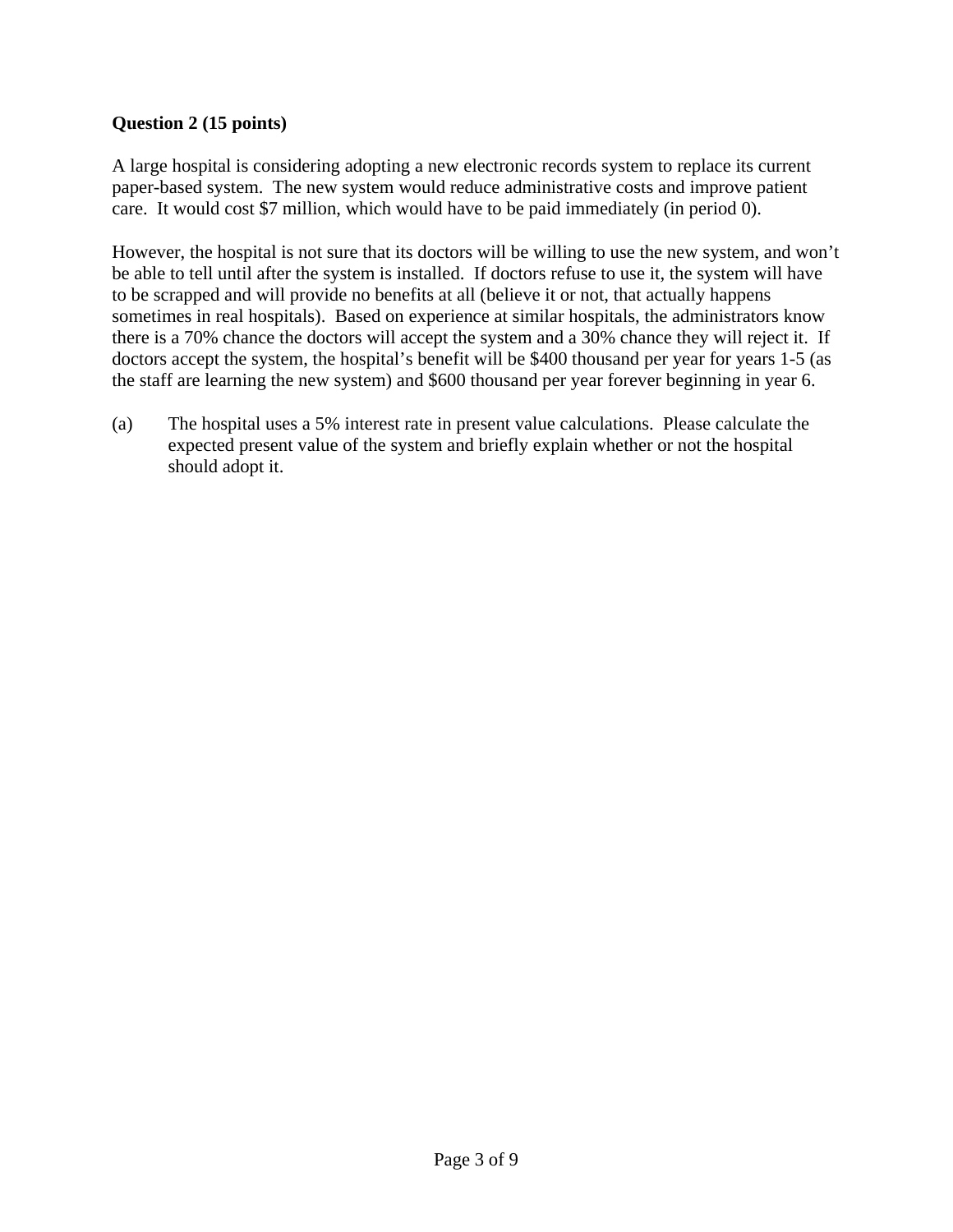## **Question 3 (15 points)**

A government agency is considering a research project that would cost \$1 million. If the project succeeds, it will generate a gross benefit of \$1.8 million. However, if the project fails, the gross benefit will only be \$0.5 million. The chance of success is known to be 40%. In addition, it is possible to carry out a pilot study for \$60 thousand. The pilot study is imperfect, however. If the project would actually succeed, the pilot has a 25% chance of incorrectly indicating that it will fail. If the project would fail, the pilot has a 50% chance of incorrectly indicating that it would succeed.

(a) What is the expected value of the pilot study? Should the government proceed ahead with it? Explain briefly why or why not.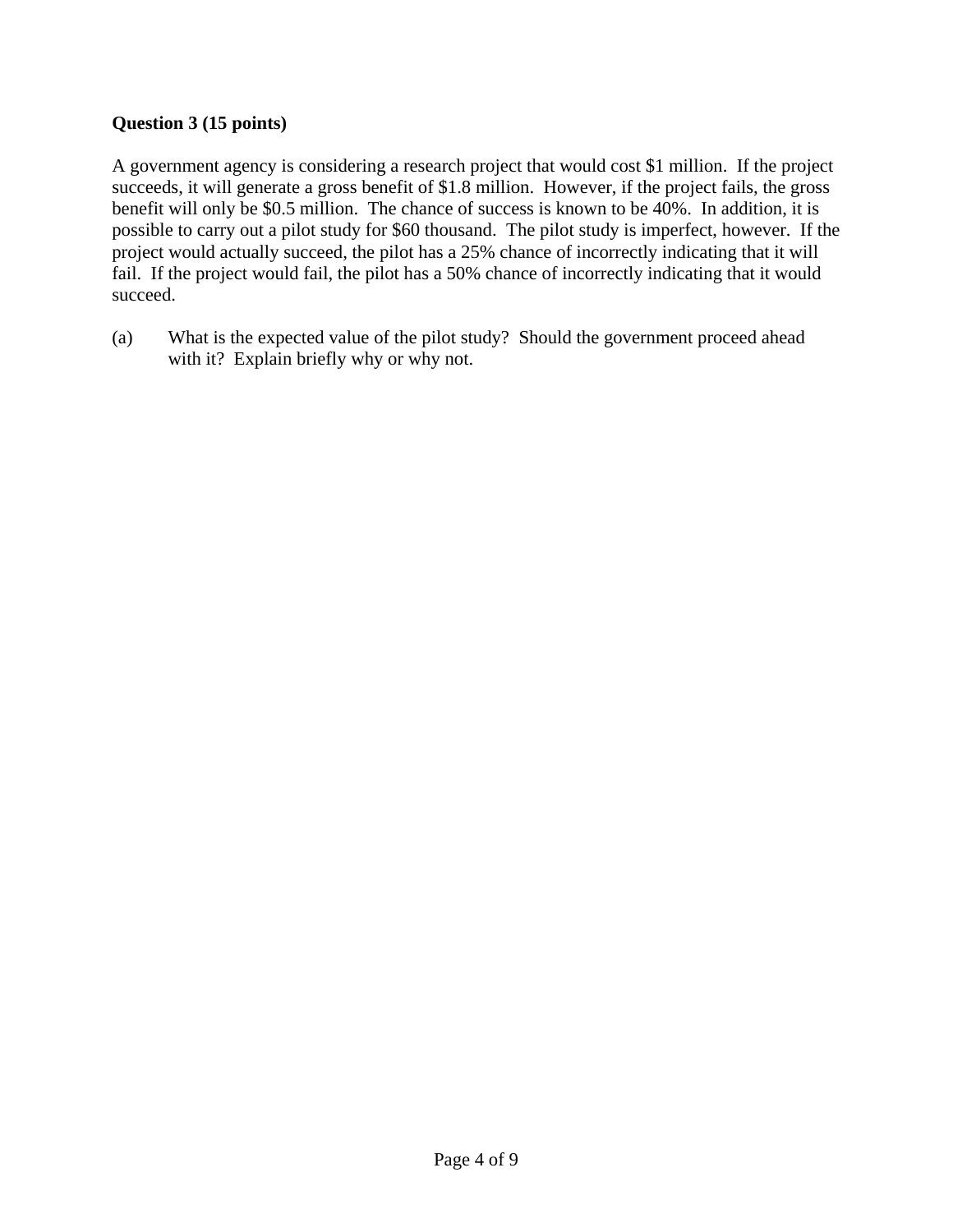## **Question 4 (15 points)**

An organization wants to produce 100 units of output at the lowest possible cost. It has the following production function:  $Q = K^{0.6}L^{0.4}$ . The price of capital is \$30 and the price of labor is \$10.

(a) How much capital and labor should it use? What will be its average cost per unit of output at this set of inputs (in dollars and cents)? You may assume that the organization can buy fractional amounts of labor. As a hint to reduce the number of calculations you'll need to do, the amount of capital is between 70 and 80 inclusive.



### Page 5 of 9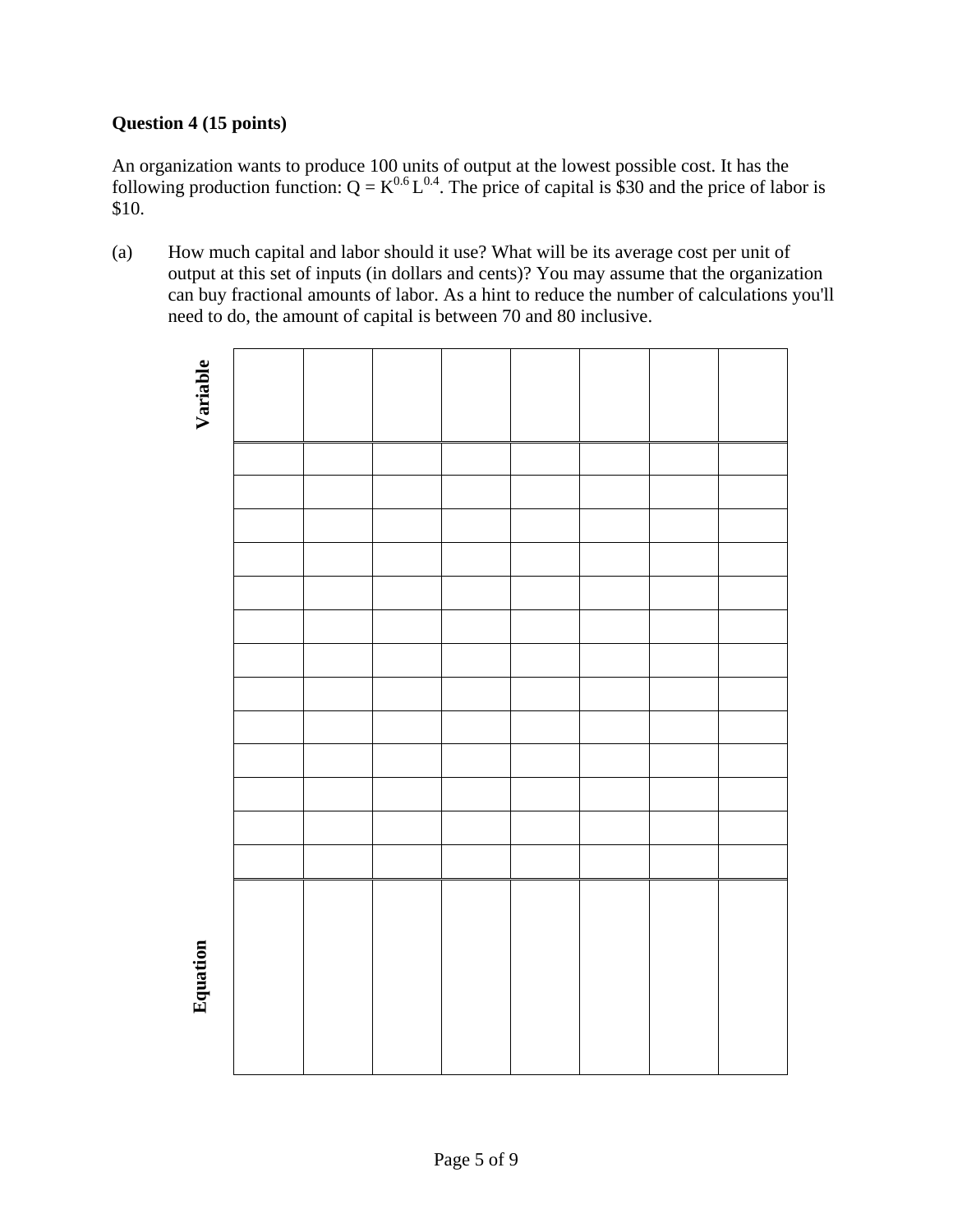## **Question 5 (15 points)**

A nonprofit organization provides low income clients with legal advice. The organization's total cost of assisting Q clients per month is given by  $TC = $2200 + $50*Q$ . Its monthly demand is given by  $P = $150 - $2*Q$  and there are no other organizations producing a similar service. In addition, the organization receives a monthly \$3000 grant from the federal government to help support its efforts.

(a) The organization wishes to serve as many clients as possible each month without running a deficit. What price should it charge and how many clients will it serve? How much profit will it earn per month? As a hint, the value of Q is between 50 and 60, inclusive.

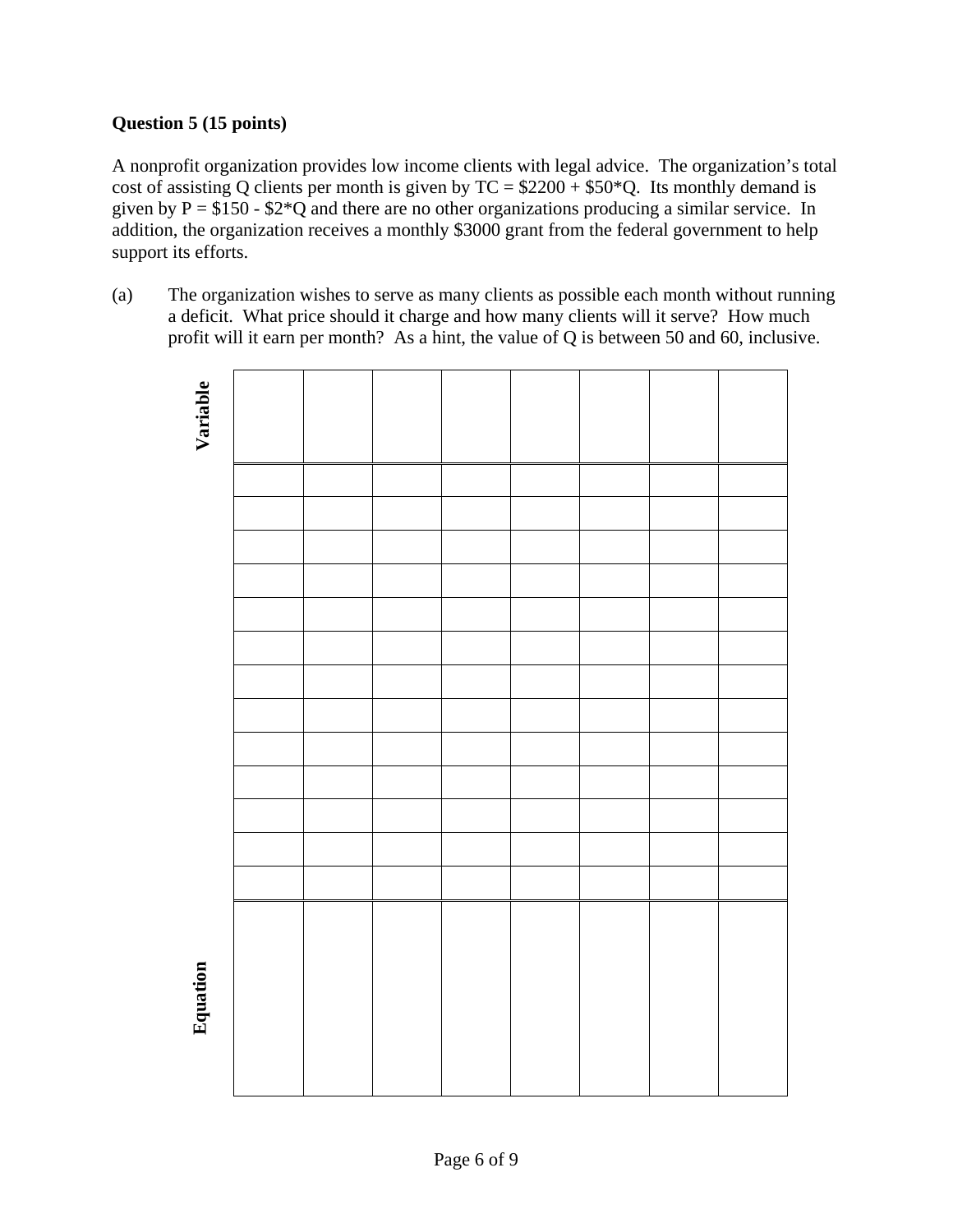## **Question 6A (15 points)**

A biotech company is considering a research project that would attempt to find a new way to manufacture flu vaccines more quickly. If the project is successful, the firm will be granted a patent that it can license to other firms. The demand for licenses in each year would be given by the equation  $P = 2000 - 50*Q$ . The firm would be able to produce licenses at zero cost: TC = 0. The patent would last for 20 years (years 1-20).

(a) If the project succeeds, what price would the firm charge and what quantity of licenses would it issue in each year during the time it is a monopolist? What profits will it earn? As a hint, the quantity will be between 16 and 26.

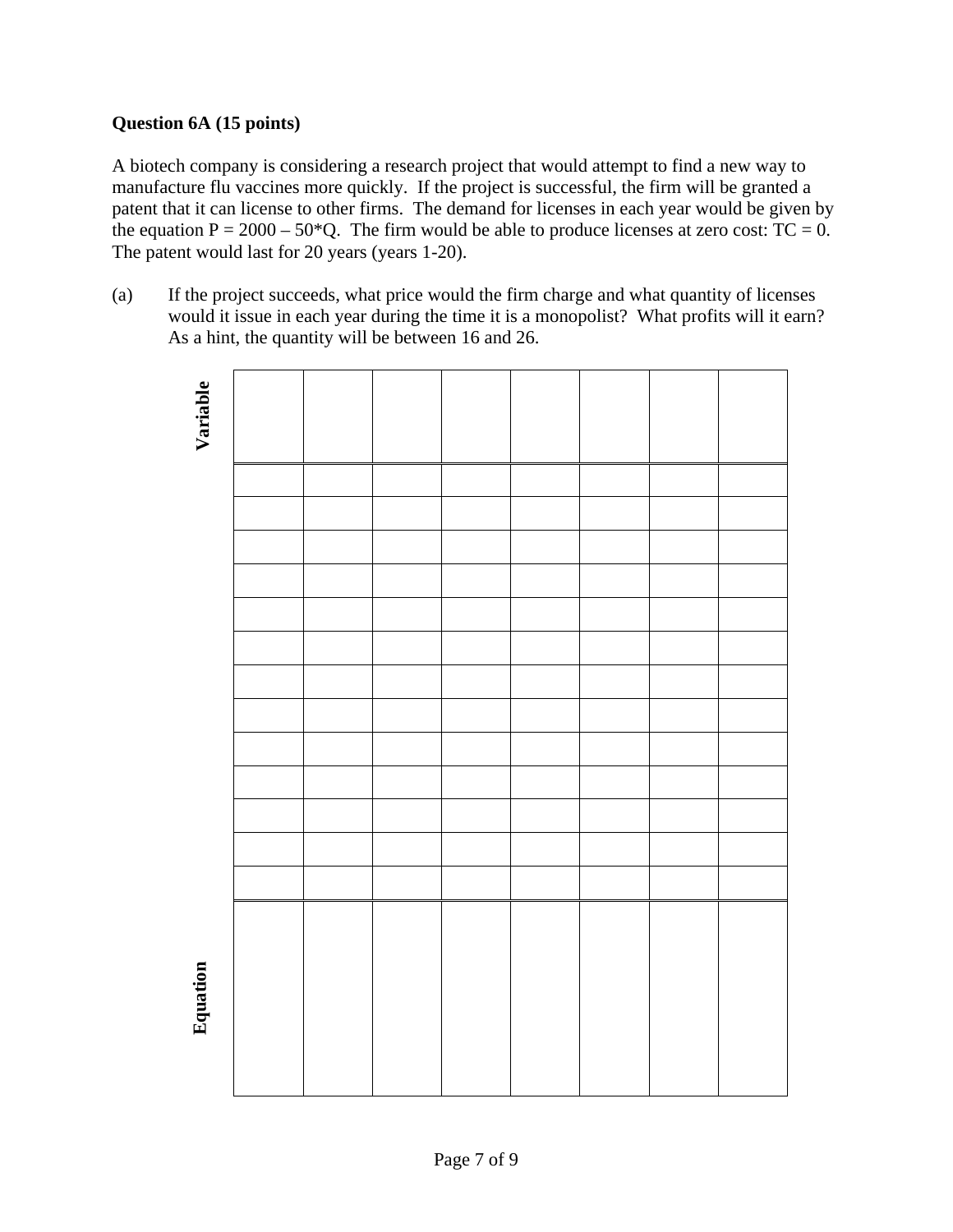## **Question 6B (15 points)**

(b) Please calculate the present value of the monopoly profit from 6A. Now suppose that the cost of carrying out the research project is \$20,000, and it would have to be paid in year 0. The chance of the project succeeding is 20% and the first licenses could be issued in year 1. What is the expected present value of undertaking the project? You may assume the firm is risk-neutral and uses an interest rate of 5%. You may also assume that the price drops to 0 after the patent expires.